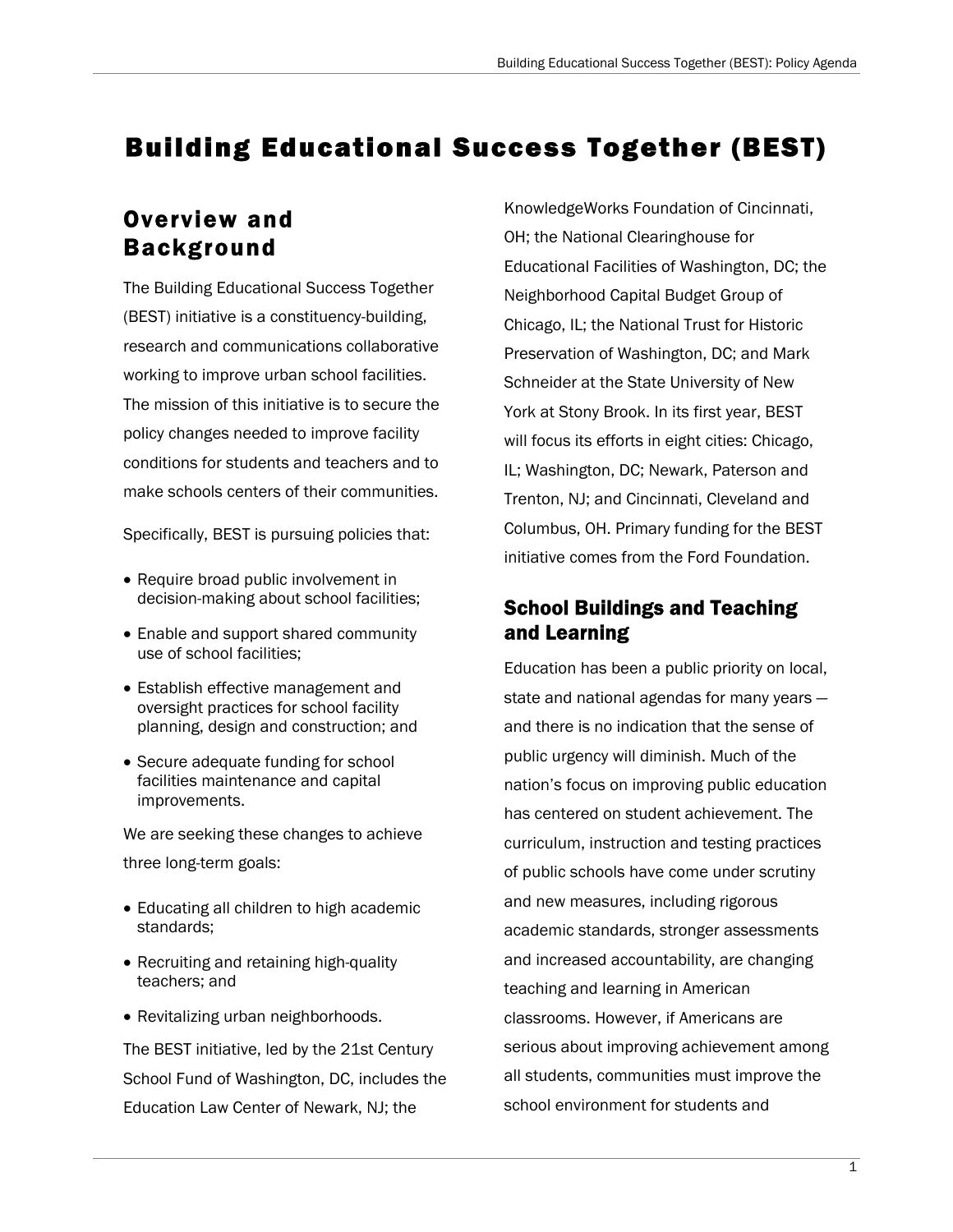teachers. The BEST initiative is committed to improving public school facilities because they affect the people and the programs essential to high quality education.

Students and teachers need safe, healthy, well maintained and educationally appropriate learning environments to do their best. Our goal is to make sure that more schools provide this environment to an increasing number of students throughout the cities in which we are working and throughout the nation as a whole.

Our experience tells us that too many schools do not meet this standard. Many students, particularly in low-income communities, attend school in buildings that are unsafe, unhealthy, poorly maintained, educationally inadequate, and not designed to accommodate community use. The 768,000 children in the target cities attend school in some of the most dilapidated buildings in the nation.

Working directly with parents and school communities reveals the impact of substandard facility conditions on the quality of education. Consider the following situations found in some of the schools in the cities in which we work:

Children must line up 2-3 times a day to use bathrooms and get water because their school has bathrooms and drinking fountains located only in the basement. This takes time from class and often increases

disruptive behavior. In a modern school, the bathroom and drinking fountain are in or adjacent to each classroom, leaving more time for instruction and reducing student misbehavior.

- Students must wear coats in some classrooms and short sleeve shirts in others, as the temperature is uncontrollable in both winter and summer. In appropriately heated and cooled environments, students and teachers can pay attention to learning rather than the classroom temperature.
- A roof collapses at a school. Students are bussed to a neighboring school, disrupting their own education and that of the students at the school they are assigned to temporarily. When roofs do not leak or collapse, students and teachers can stay focused on the work.
- Teachers and students working in deteriorating buildings suffer serious adverse health affects, ranging from respiratory problems caused by mold to injuries caused by broken windows or the sharp edges of broken walls. This in turn leads to high absenteeism, lower morale, and reduced time available for teaching and learning.
- Schools are so crowded that temporary classrooms have consumed the exterior space, reducing already limited physical education and play space for children without parks or back yards.

In focus groups with teachers in the cities in which we are working, teachers reported problems that ranged from broken windows and peeling paint to the lack of working laboratory facilities and falling roofs. The extent of these problems and the extent to which they limit the ability of teachers to meet increasing demands for higher student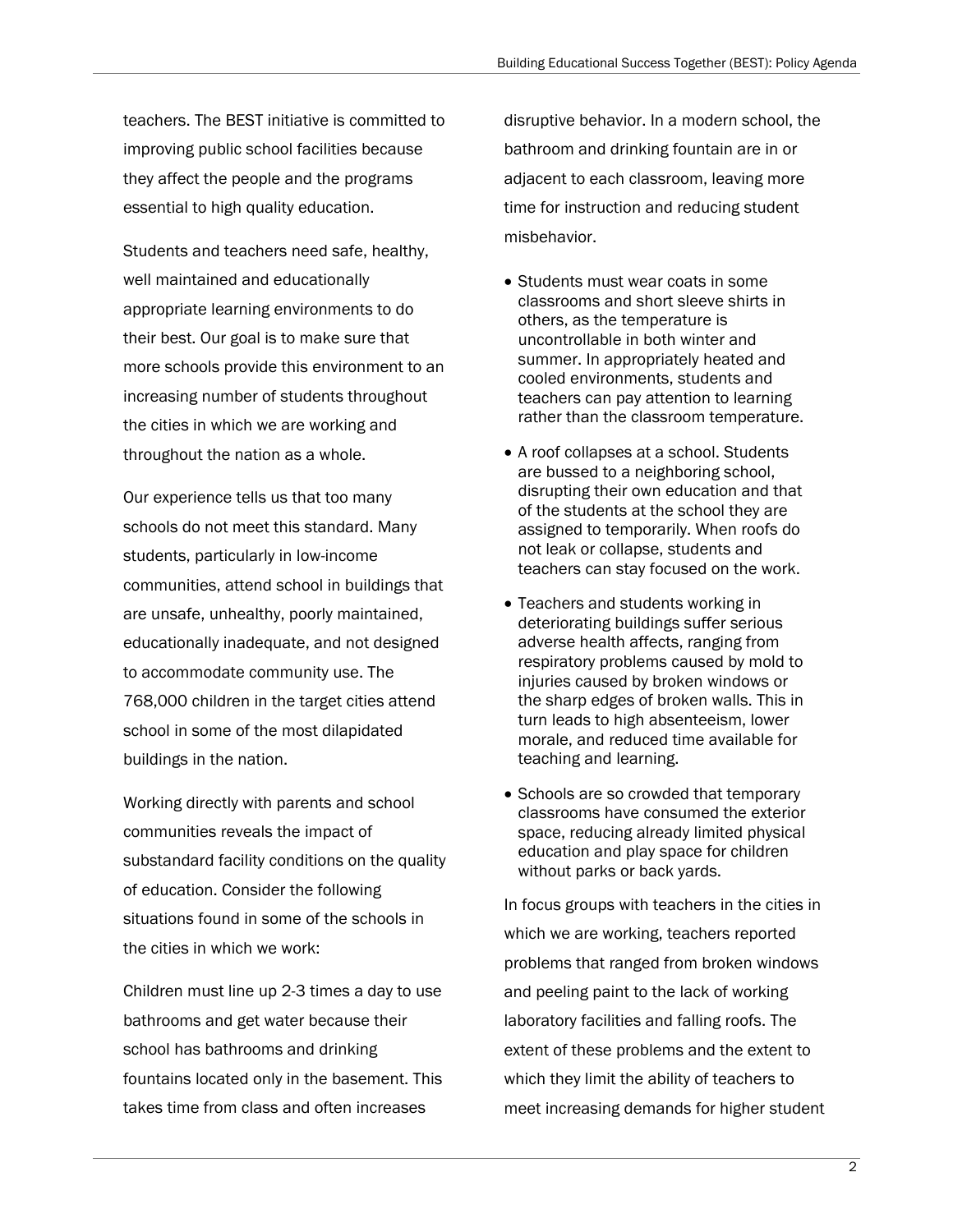achievement has clearly lead to a growing frustration with teaching as a profession. Run-down or ill-equipped buildings make it more difficult to attract and retain good teachers.

- A growing body of research indicates that these conditions take their toll on students and teachers. Among the most important research findings are the following:
- Smaller schools improve educational performance and other desirable student behavior. The improvement is especially evident for students from lower socio-economic backgrounds.
- Smaller class sizes are associated with better academic outcomes—and here too the results are even stronger for children from lower socio-economic status.
- Schools with better facilities have fewer disciplinary problems.
- Poor lighting, high ambient noise levels, and uncomfortable temperatures all lead to lower academic performance.
- Poor working conditions increase teacher absenteeism, reduce levels of effort, lower effectiveness in the classroom, depress morale and job satisfaction.

# Search for Relief

Not surprisingly, in frustration and desperation with these and other conditions, communities have begun to demand that their school districts, city governments and states increase their investment in public school maintenance, renovation, modernization and construction. Local communities have mobilized their residents

to demand action from their elected leaders and local, state, regional and national advocacy groups have begun working on facility issues in response to this increasing public demand.

Some states and school districts have responded by increasing the amount of funding for public school facilities. The District of Columbia Public Schools (DCPS) approved its first long range facility plan in 30 years, setting the stage to modernize or replace every one of its 147 schools over the next 10-15 years. DCPS has spent nearly \$500 million on building improvements since 1996. The Chicago Public Schools has spent over \$2.5 billion dollars on school renovation and construction in its 660 schools in the last five years and is exploring financing possibilities for an additional \$4.8 billion over the next 10 years. Across the country districts are following this pattern with K-12 public school construction expenditures exceeding \$20 billion in 2001.

However, the estimated need for construction and modernization exceeds \$300 billion. There is a long way to go, especially in poor urban districts that lack the financial capacity to rebuild deteriorated and overcrowded schools. In some of these districts, communities have successfully sought relief from the courts. The nearly 30 year history of case law on the funding of school districts and the continuing involvement of the courts in assuring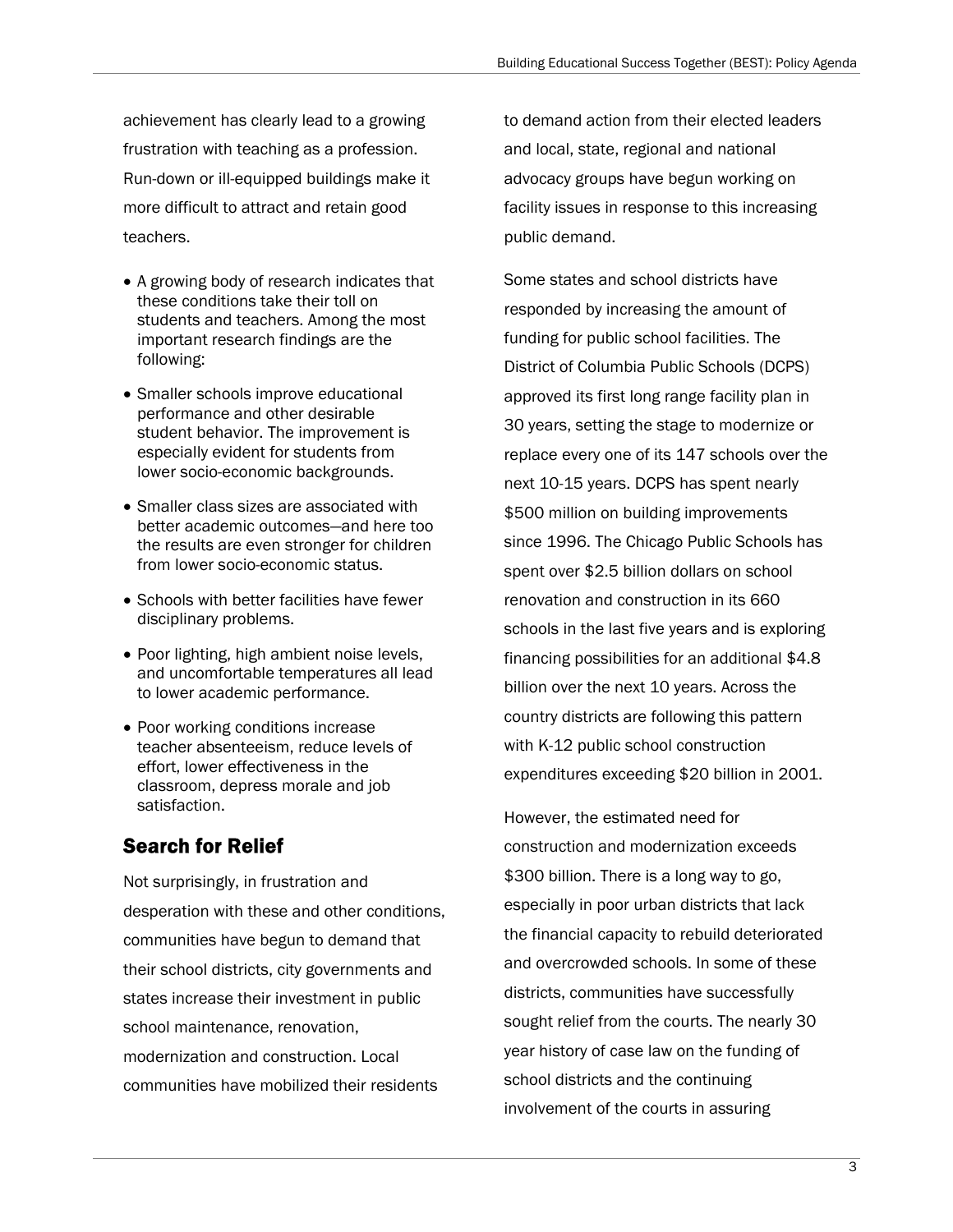adequate and equitable resources for public education has provided new underpinnings for equitable funding of public schools. Funding for school facilities is now a part of this case law and the link between facilities and educational outcomes is recognized by the courts in many states.

*"It is undisputed that the school buildings in Abbott districts are crumbling and obsolescent and that this grave state of disrepair not only prevents children from receiving a thorough and efficient education, but also threatens their health and safety." -- Abbott v Burke 1998* 

In New Jersey, the Abbott v. Burke cases led to a court-mandated \$6 billion school construction program, the states largest investment in school facilities ever. These renovation and construction funds are targeted in 30 poor urban districts, and will help bring their facilities up to the same physical standards as those in more affluent communities.

In Ohio, the DeRolph decisions focused on the flaws within the school finance structure and provided an impetus for increased state support for local school districts. Because of the DeRolph decisions, the Ohio State Legislature has authorized \$11 billion for school facilities construction and modernization, including a fast track expenditure program for large urban districts.

A court case on fire code violations in the District of Columbia Public Schools (Parents United vs. Mayor Marion Barry et al.) sought to make the city enforce fire code laws in the District's public schools and the school system abate thousands of fire code violations. The settlement of this case involved an agreement by the city to fund the school system's capital budget at a minimum of 27% of the city's total capital budget, paving the way for increased school facility renovation and construction.

In these court cases, and others across the country, including Kentucky, West Virginia, Wyoming, Montana, North Carolina, Arkansas, Arizona, and South Carolina, the courts have shown a willingness to address problems of equity, adequacy and more limited issues of safety. In other states, plaintiffs are moving forward with equity and adequacy cases, including New York, Idaho, Alaska, California, Connecticut and others. The willingness of the courts to rule for the plaintiffs in these cases highlights the need for change in school facility financing and management.

# Policy Agenda

In order for school district facility initiatives and court mandates to succeed, new policies, regulations and procedures must be in place to improve the financing and implementation of building improvements. While an effective governmental framework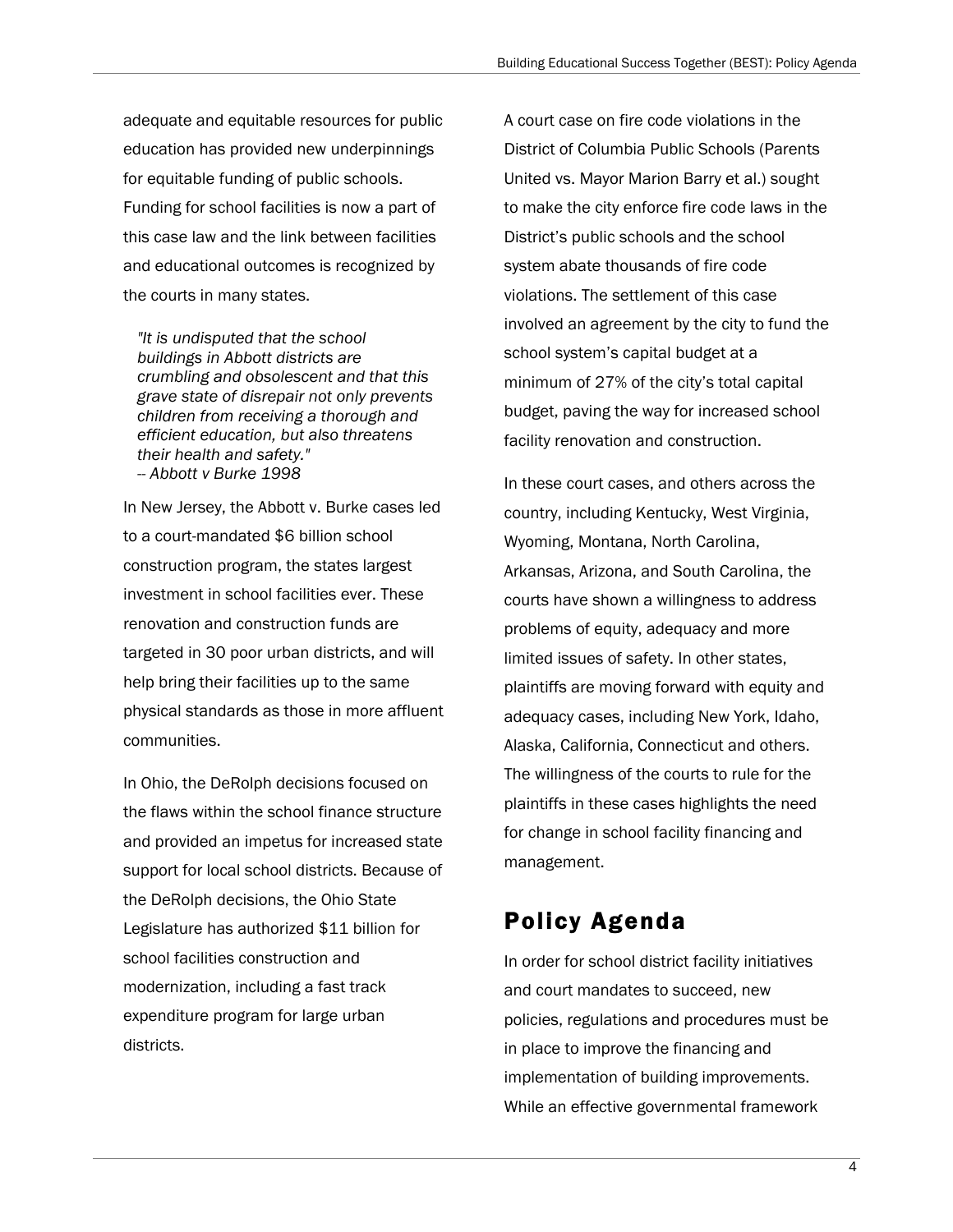alone will not ensure improved facilities, it is a critical element of a successful capital program.

The BEST policy agenda was developed collaboratively by the partners during an intensive year-long planning period. The BEST initiative will work to achieve policy changes at the state and local levels and will explore options for an appropriate federal role in educational facility renovation and construction. The approach to policy change is based on direct experience working in communities, a review of the current research on the relationship between facilities and student outcomes, and first hand knowledge of legal thinking and court mandates.

To achieve the goal of healthy, safe and educationally appropriate school buildings, that anchor our communities, BEST is pursuing policy change in four areas: public involvement in facility decision making; community use of facilities; capital program management and oversight; and funding for maintenance, repairs, modernization and construction.

# Policy Objective 1: Broad public involvement in decision-making

Secure state and local policies that require broad public involvement in facilities decision-making.

### Rationale

Community involvement in school facilities planning can help identify educational and community needs and create solutions for school building and other neighborhood and community problems. It also can increase long-term community support for schools, which yields positive benefits for the community and for students.

Yet most decisions in the school facilities planning, design and construction process are considered the domain of professional planners, architects, engineers and contractors, with local school and community involvement a clumsy add on. School boards, superintendents and school district operating officers, let alone community stakeholders, seldom are trained or versed in school-facilities planning or management. In many older urban communities, school renovation and construction have been absent from the public agenda for so long that communities are unfamiliar with the processes, concepts or requirements for democratic action regarding school planning, design and construction.

Yet, if members of a community are involved, school facilities are likely to be better designed, better built, better maintained and more widely used. In a 2000 publication, Schools as Centers of Community: A Citizen's Guide for Planning and Design, the U.S.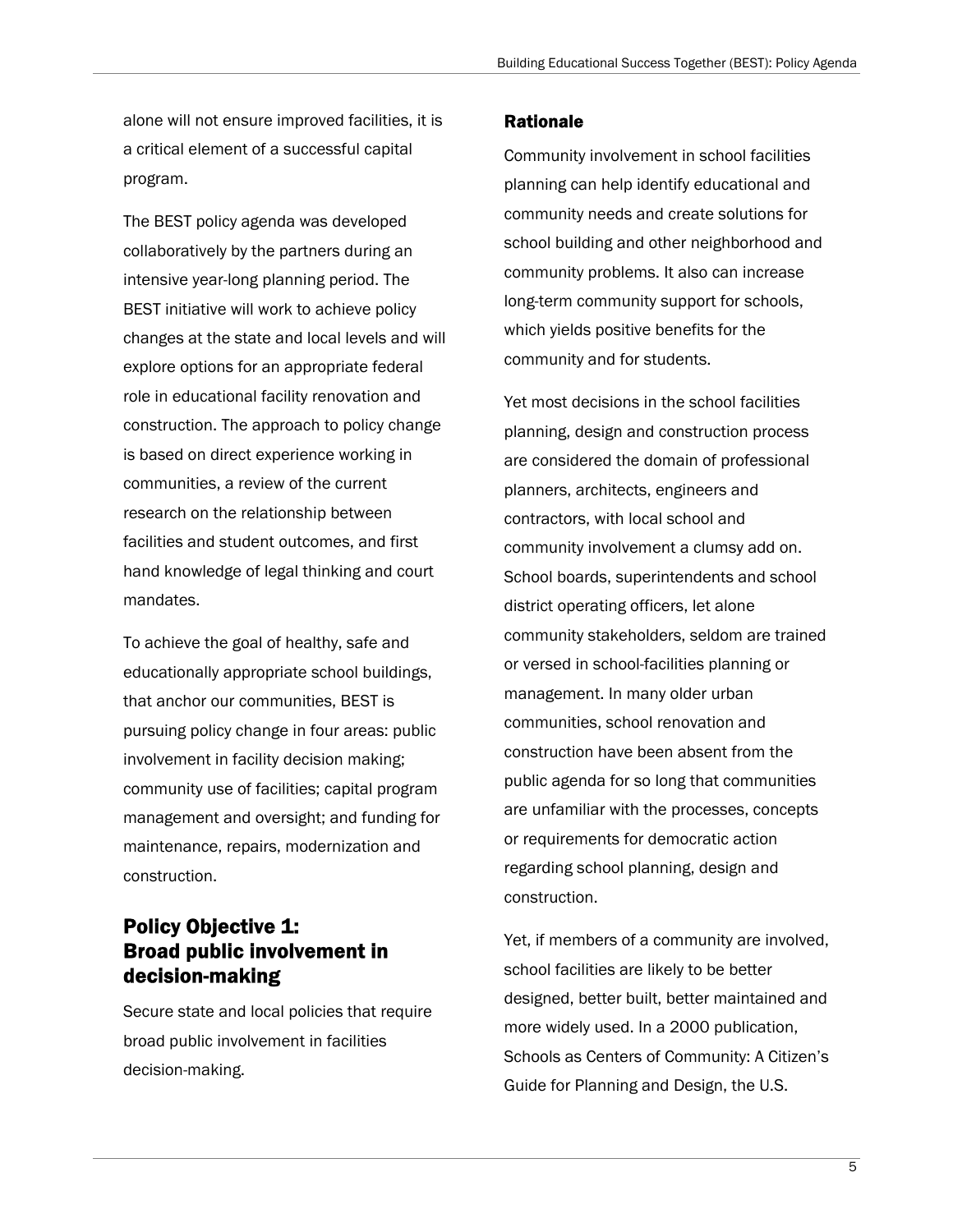Department of Education described six fundamental principles of an effective facilities planning process. Among the principles is that "the learning environment should result from a planning/design process involving all stakeholders." This principle is based on the belief that "not only do people have the right to participate in making the decisions that will affect them, but their participation will improve the quality of the decision making process."

Residents, communities and local school personnel pay for and/or live with the longterm decisions made about school facilities. These individuals need to be educated about facility planning, design, construction and renovation processes and options and they need to be fully incorporated into the planning and design of school buildings. This is especially critical in urban school districts where comprehensive modernization or new construction, from building assessment to construction, can last well beyond the average tenure of a school superintendent and his/her appointees.

### Local Work

Examples of local activities BEST members will undertake to support public involvement in facilities decision-making:

Washington, DC: The 21st Century School Fund is providing technical assistance to the Senior High Alliance of Parents, Principals

and Educators in developing high school facilities planning committees.

**Chicago:** The Neighborhood Capital Budget Group is providing workshops throughout Chicago on the schools' capital budgets and on ways to integrate the capital improvement program into school improvement plans.

New Jersey: The Education Law Center is working with the New Jersey State Department of Education and the Governor's Task Forces to advise him community participation in school facilities planning.

**Ohio:** The KnowledgeWorks Foundation is promoting changes in the Ohio School Facilities Commission to require public involvement in facilities decision-making.

### Indicators of Success

To the extent that BEST is successful, school districts will have a growing number of better-designed, better-built, bettermaintained and more widely used school facilities in the cities covered by the BEST partnership. These facilities will have been planned and designed through a process that involved a variety of individuals and organizations, including teachers, parents, students, neighbors, businesses, community leaders and public officials. These facilities will reflect their input and will provide teaching and learning environments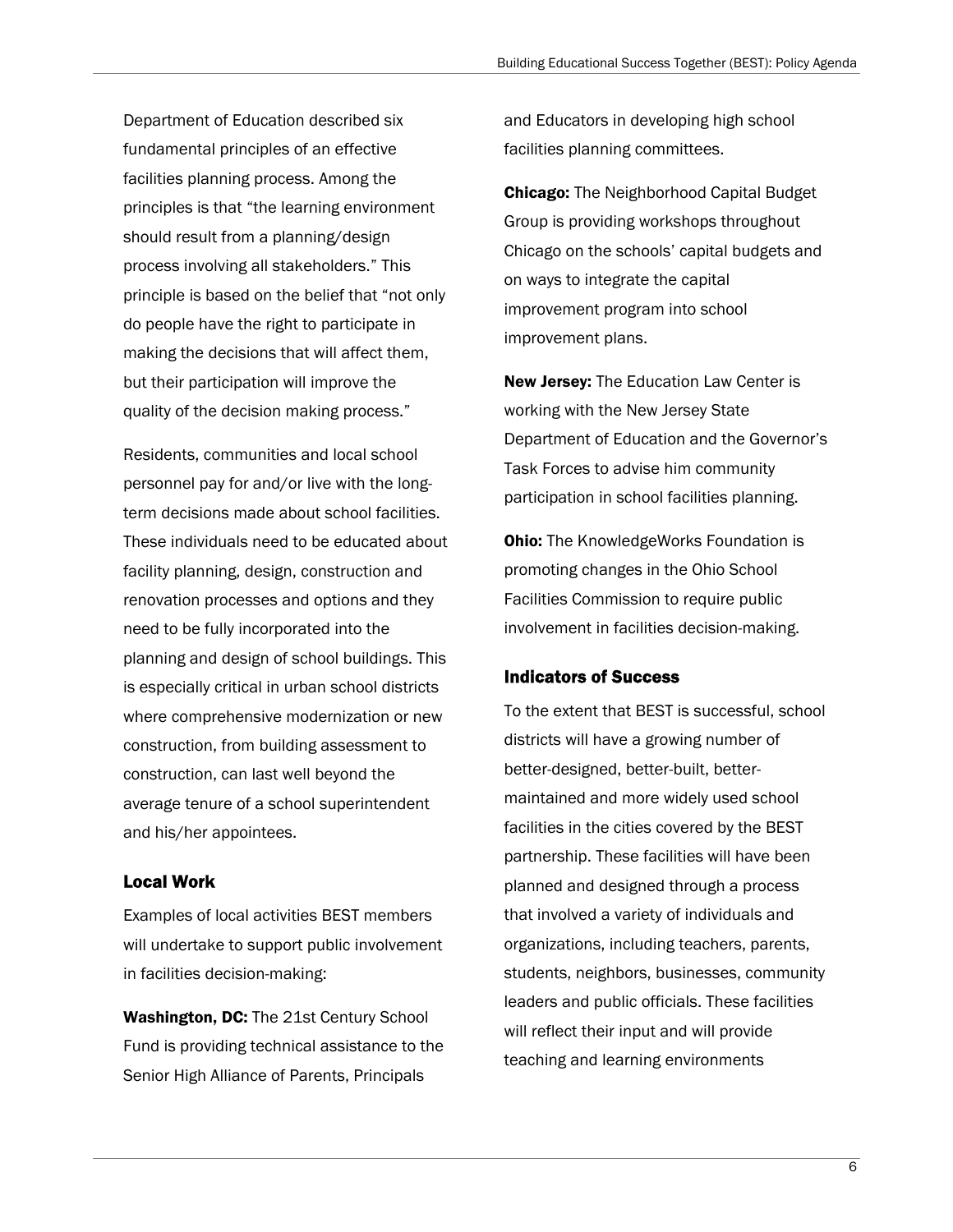consistent with educational and community values, goals and aspirations.

# Policy Objective 2: Schools as centers of community

Secure state and local policies that support schools as centers of community life.

### Rationale

School facilities are a powerful indicator of a community's values and aspirations. Welldesigned, well-built schools send a powerful signal to students, teachers and parents alike that strong academic achievement is expected and that education is valued. A high quality school facility enhances property values, increases confidence among local business and civic leaders, helps anchor new housing and commercial development in a neighborhood, and provides a venue for other community activities, from adult education to early childhood centers. Old and historic schools, in particular, have served as community anchors for generations and their restoration and modernization can enable them to serve as high quality educational centers while retaining an important link to a neighborhood's past.

Revitalizing urban schools as community centers requires shared vision and shared leadership. Unfortunately, schools tend to be considered in isolation from other urban needs. The autonomy of school districts

places school-facilities planning and design outside of the larger municipal planning framework, with minimal joint planning or provisions for shared use.

Part of the challenge in some neighborhoods is keeping the local schools open at all. In Chicago, Cleveland, Columbus, Cincinnati and Washington, DC, scores of schools are at risk of closing or consolidating because they have too few students. But when deciding whether to retain or close a public school, school districts rarely factor in the growing body of research showing that small schools increase the academic success of children, especially children from low-income families. Equally troubling, a number of states and school districts have policies that automatically favor new school construction, even when renovation and modernization of existing schools might be a better educational, community and economic option.

Additionally, schools play an important role as community anchors. In many neighborhoods, a public school is one of the only public facilities that can serve as a meeting place, recreation center and source of ongoing educational opportunities. Many communities also are using schools to house health and social services, municipal programs and libraries. These noneducational roles have a direct impact on students' readiness to learn and the vitality of the school community.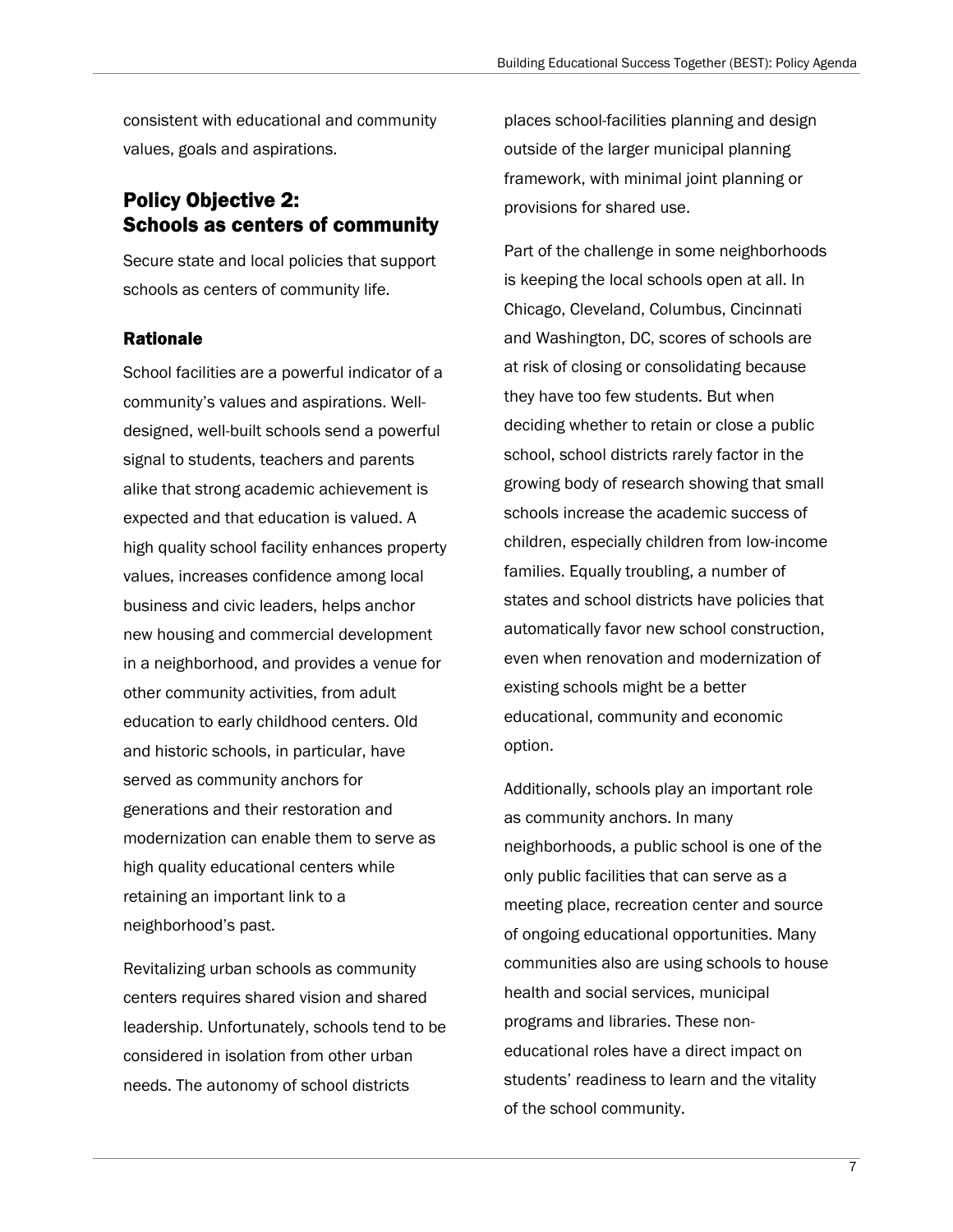## Local Work

Examples of local activities to BEST members will undertake to support the role of schools as community centers:

Washington, DC: The 21st Century School Fund is helping local communities and schools at J.C. Nalle and H.D. Cooke in their work to incorporate community use into the planning and design of their schools.

Chicago: The Neighborhood Capital Budget Group is seeking to increase the involvement of city agencies, such as parks and recreation, planning and development, and the housing authority, in school facilities planning and design.

**Ohio:** KnowledgeWorks Foundation is funding projects in Cincinnati, Columbus and Cleveland to plan schools that are community centers, including the collocation of services at schools and keeping schools open for after school, weekend and summer programs.

## Indicators of Success

To the extent that BEST succeeds, across the cities in which we work, we should find more schools that are open weekend and extended hours, an increased number of school facilities designed and operated for shared uses by multiple local government agencies and community programs; old and historic schools that have been modernized to support best educational practice;

neighborhood schools that are centers of revitalized neighborhoods and are architecturally pleasing; school facilities planned and built as an integral part of community-revitalization, economicdevelopment and environmental improvement projects in urban neighborhoods; and an increase in the number of states and localities with policies encouraging cross agency collaboration in planning, designing, constructing, funding and operating school facilities.

# Policy Objective 3: Effective management and oversight

Secure policies for effective management and oversight of school-facilities planning, design, modernization, construction and maintenance.

## Rationale

The urban school districts in which BEST is working have only recently had funds to undertake major school-construction programs . This longstanding neglect — and a lack of consensus on what constitutes best practice in management and oversight — has left these school districts with neither the staff nor the systems in place to operate a well-managed capital program. In addition, the highly politicized environment of urban public education means that school district facilities directors sometimes are forced to make decisions based on political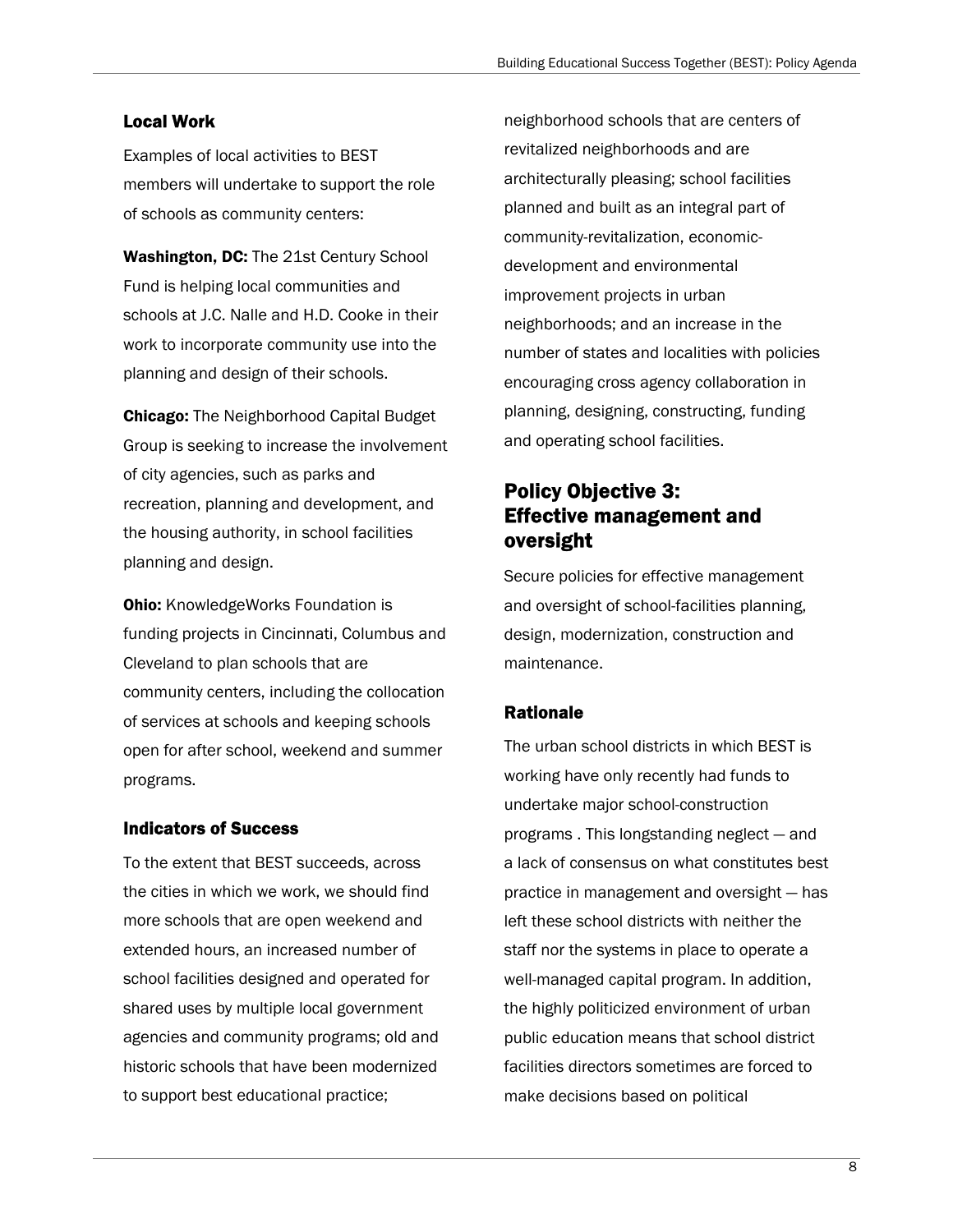expediency rather than on the best interests of teachers, students and communities.

The public is demanding assurances that capital funds be well spent and independently monitored. To that end, decision-making and management authority have been assigned to various parties: the state, such as the Ohio School Facilities Commission and the Economic Development Authority (New Jersey); other public agencies such as the U.S. Army Corps of Engineers (Washington, DC) and private-sector architectural and construction management firms (Chicago). But the efficacy of their management is not well understood or evaluated by the public.

Existing models of facility management and oversight must be reviewed to understand how effective they are. Additionally, work is needed to ensure transparency in all aspects of the construction, modernization and maintenance process and to allow the community the opportunity to be involved in the oversight of these activities. By disclosing important facility information to the public, districts can rebuild public confidence in their management abilities and the public can make sure that plans are based on accurate, unbiased assessments of the data rather than politically expedient short-cuts that are disconnected from reality. As the final users of these facilities, teachers, staff and students should also

have a role in monitoring new construction, modernization and maintenance.

### Local work

Examples of local activities to BEST members will undertake to support effective management and oversight of school facilities:

Washington, DC: The 21st Century School Fund is conducting research on models for public oversight of facility design and construction and will evaluate the current oversight policies and procedures in the District of Columbia Public Schools to determine opportunities for improvement.

**Chicago:** The Neighborhood Capital Budget Group is tracking the capital improvement program in the public schools and developing specific building profiles that detail needs and square footage.

New Jersey: The Education Law Center is identifying legislative and regulatory changes to require the state to partner with local districts in the school design and construction process.

### Indicators of Success

Based on policy changes in management and oversight promoted by BEST partners, we hope to see improvement in the quality of school facilities' design and construction; routine public disclosure of data on school facilities conditions and capital spending in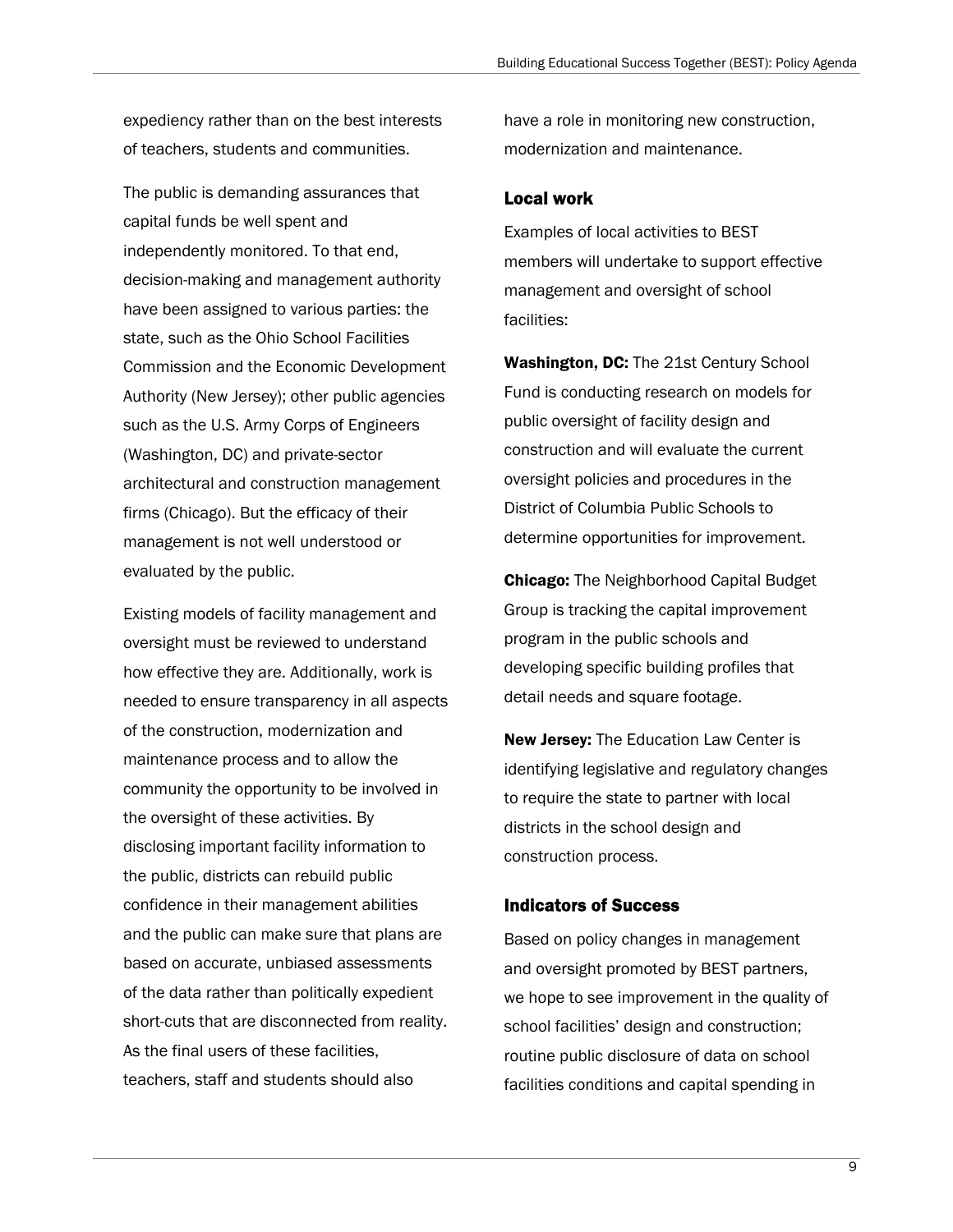user-friendly formats that enable parents, teachers and community stakeholders to track the allocation and distribution of capital resources; greater cost-effectiveness in school-facilities programs; a cooperative relationship among school districts and the public in prioritizing long standing school facility problems; and increased awareness and capacity of school district facilities managers to employ best practices in the management of school facilities capital programs.

# Policy Objective 4: Adequate funding for repairs and construction

Secure adequate funding for school-facilities maintenance and capital improvements.

## Rationale

After a generation of disinvestment, school districts and municipal and state finance agencies cannot support the costs of building, modernizing and maintaining highquality schools. The unprecedented economic growth of the last 10 years made increased spending on school-facilities improvements possible, and some progress has been made. Nevertheless, the combined expenditures for the districts that BEST represents equal only about one-quarter of the funds needed to create healthy, safe and educationally appropriate school facilities and even these limited funds are threatened in today's economic slump.

Whether there is an economic downturn or an economic expansion, the demands for public capital funds — from public safety to public health — offer legitimate and competing claims on the governments' borrowing capacity. School facilities maintenance competes with other priorities in the school districts' operating budgets, including teacher and staff compensation, new textbooks, and special education. Without adequate operating funds, districts will continue to defer maintenance, will not address school overcrowding, and will be unable to modify classrooms to support best educational practice. Yet, when districts fail to address critical facility maintenance and construction needs, they limit the effectiveness of their academic program and hinder attempts to revitalize urban neighborhoods.

To address these multiple needs, school districts need a stable level of adequate funding over an extended time period. Achieving this result likely will mean adding federal funding and combining it with increased state and local efforts. Creative public private partnerships, such as financed the design and construction of a new Oyster Bilingual Elementary School in Washington, DC, and the use of "Tax Increment Financing" (TIF) to help revitalize schools in special economic districts offer alternative ways to finance school construction.